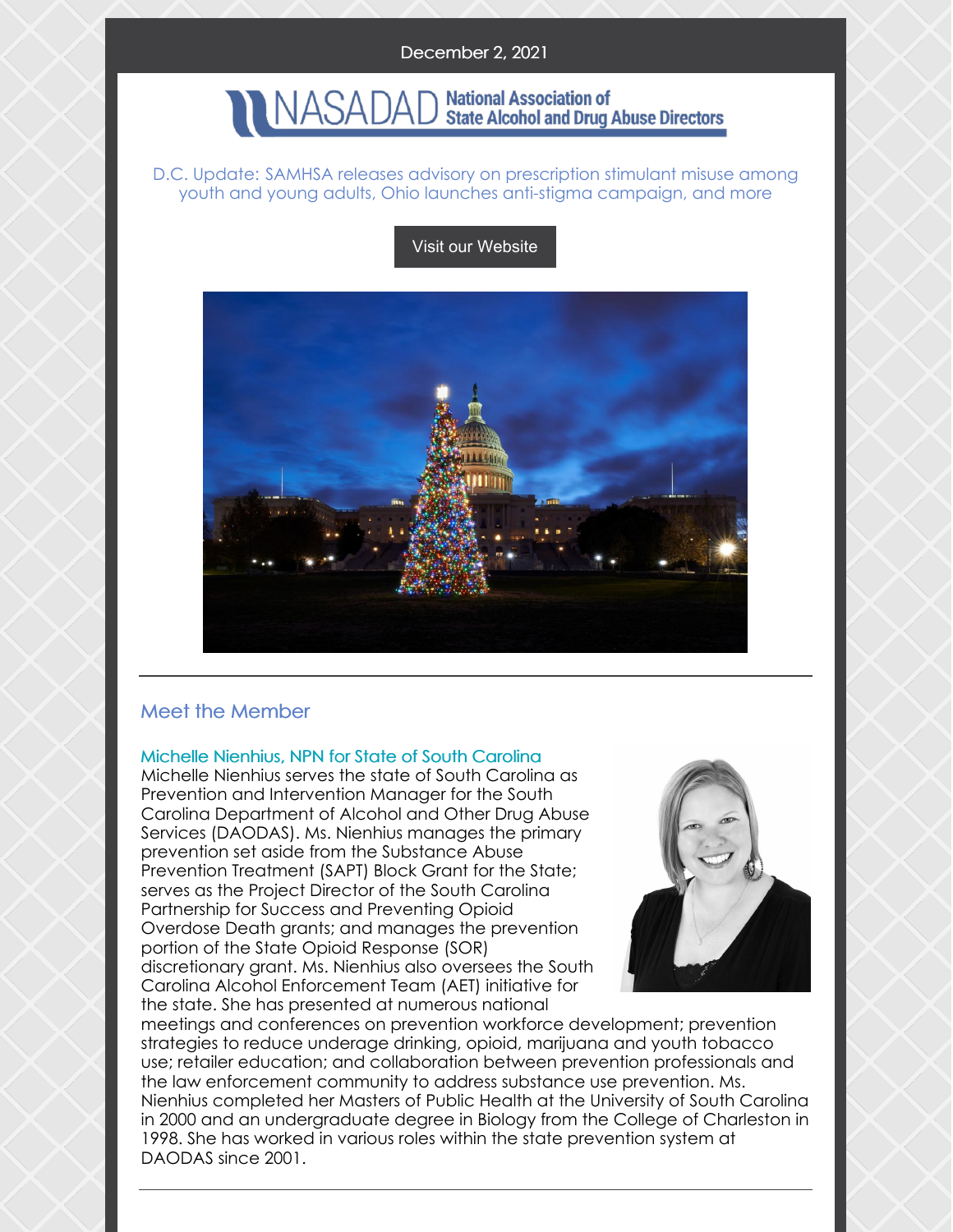## NASADAD Staff Spotlight



Claire Gray, Research Analyst at NASADAD Claire Gray supports various technical assistance and research projects at NASADAD. She previously supported the Prevention and Treatment Learning Communities as a Research Associate. Notable projects while at NASADAD include an **Early Intervention for Adolescents and** [Transitional-Aged](https://nasadad.org/2021/02/reaching-youth-at-risk-for-substance-use-and-misuse-early-intervention-resources-and-practices/) Youth Resource Guide and Training; Issue Brief on Screening, Brief [Intervention,](https://nasadad.org/2020/06/issue-brief-on-screening-brief-intervention-and-referral-to-treatment-sbirt-for-pregnant-and-postpartum-women-ppw-nasadad-amchp/) and Referral to Treatment (SBIRT) for Pregnant and Postpartum Women; and a Health

Equity Resource Center for NASADAD Members. Before coming to NASADAD she worked with a community coalition in Baltimore, supporting environmental strategies for substance use prevention. Claire received a B.A. in Public Health and Global Environmental Change & Sustainability from Johns Hopkins University.

## News from the States

#### Ohio launches anti-stigma campaign

The Ohio Opioid Education Alliance recently launched a new anti-stigma education and awareness campaign. on November 10<sup>th</sup>, the campaign was launched with a livestream event featuring Ohio Governor Mike DeWine, Recovery Ohio Director Alisha Nelson, and Ohio Department of Mental Health and Addiction Services Director Lori Criss. As described in a press [release](https://mha.ohio.gov/wps/portal/gov/mha/about-us/media-center/news/statewide-beat-the-stigma-education-awareness-campaign-launched), the "Beat the Stigma" initiative will appear on broadcast television, streaming services, radio, outdoor advertising, digital and social media, as well as engage communities through grassroots activities.



## Around the Agencies

#### CMS releases COVID-19 Medicaid and CHIP data snapshot

The Centers for Medicare & Medicaid Services (CMS) released a new data snapshot regarding the impacts of COVID-19 on families and individuals enrolled in Medicaid and the Children's Health Insurance Program (CHIP). The snapshot includes data from March 2020 through

## **CMS**

Medicaid and CHIP and the COVID-19 Public **Health Emergency** 



**Preliminary Medicaid and CHIP Data Snapshot** Services through May 31, 2021

May 2021 for reproductive health services; services delivered via telehealth; service use among beneficiaries who are 18 years of age and under; services for mental health; substance use disorders (SUD); and COVID-19 testing, treatment, and care services. The data snapshot can be viewed [here](https://www.medicaid.gov/state-resource-center/downloads/covid19-data-snapshot-11122021.pdf) and information pertaining to substance use disorders (SUD) starts on slide 30.

#### SAMHSA releases resources on State services for infants and families affected by prenatal substance use

The National Center on Substance Abuse and Child Welfare (NCSACW) within the Substance Abuse and Mental Health Services Administration (SAMHSA) released a new three-part series of technical assistance briefs titled "How States Serve Infants" and their Families Affected by Prenatal [Substance](https://ncsacw.samhsa.gov/topics/plans-of-safe-care.aspx?utm_source=SAMHSA&utm_campaign=561cef43d5-SAMHSA_Announcement_2021_11_30_1600489&utm_medium=email&utm_term=0_ee1c4b138c-561cef43d5-167785569) Exposur[e.](https://ncsacw.samhsa.gov/topics/plans-of-safe-care.aspx?utm_source=SAMHSA&utm_campaign=561cef43d5-SAMHSA_Announcement_2021_11_30_1600489&utm_medium=email&utm_term=0_ee1c4b138c-561cef43d5-167785569)" In addition, NCSACW will hold interactive sessions featuring subject matter from the three briefs. On Tuesday, December 14<sup>th</sup>, the session will summarize steps States have taken to implement the 2016 Comprehensive Addiction and Recovery Act (CARA)